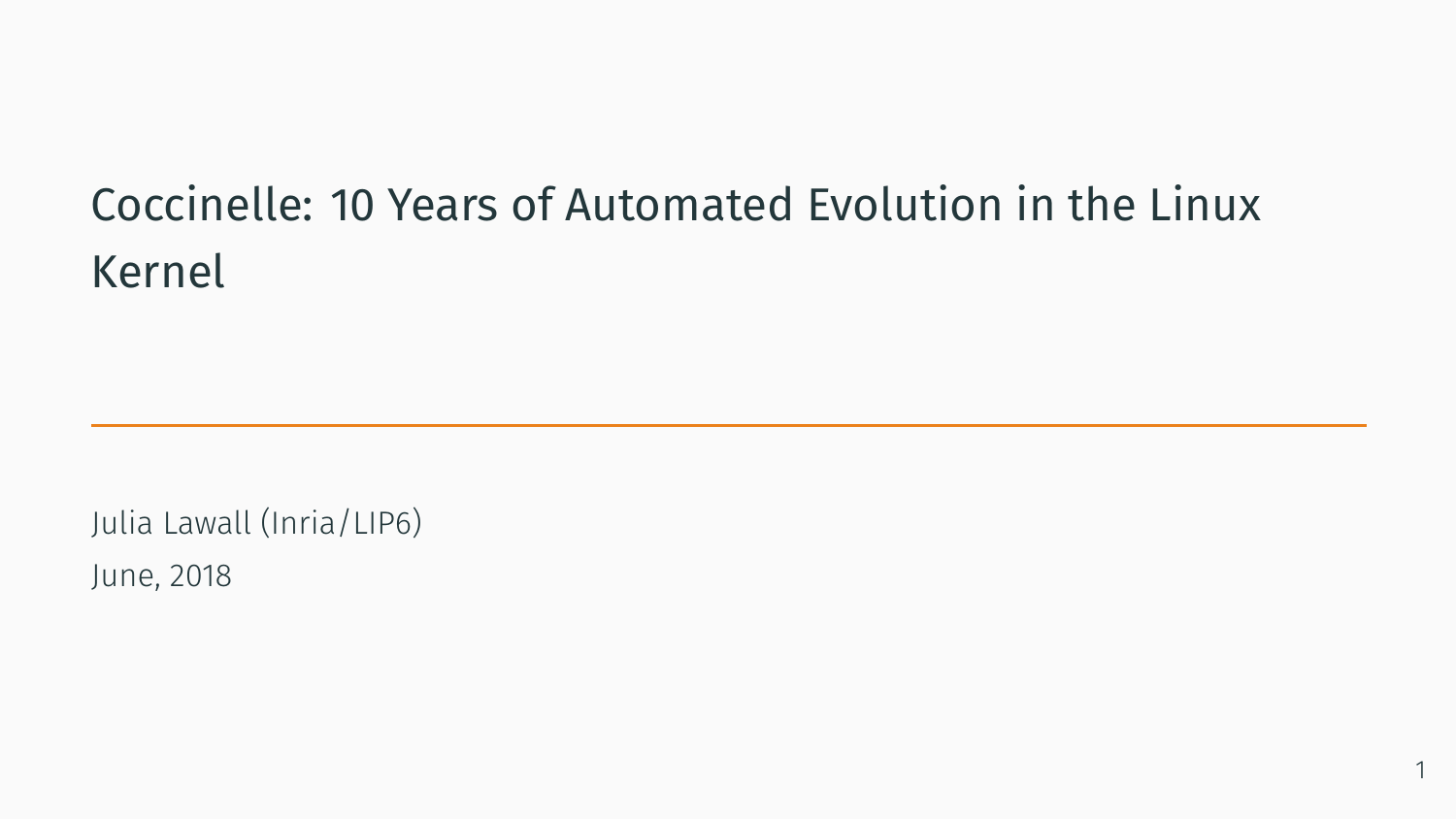# Coccinelle

Goal: Automating bug finding and evolutions for Linux kernel developers.

- Development began in 2006.
- Goal to automate porting of Linux 2.4 drivers to Linux 2.6.

Requirements:

- Accessible to Linux developers.
- Reasoning about code as it appears to the developer.
- Treat a large subset of C.
- Ensure continuing maintainability.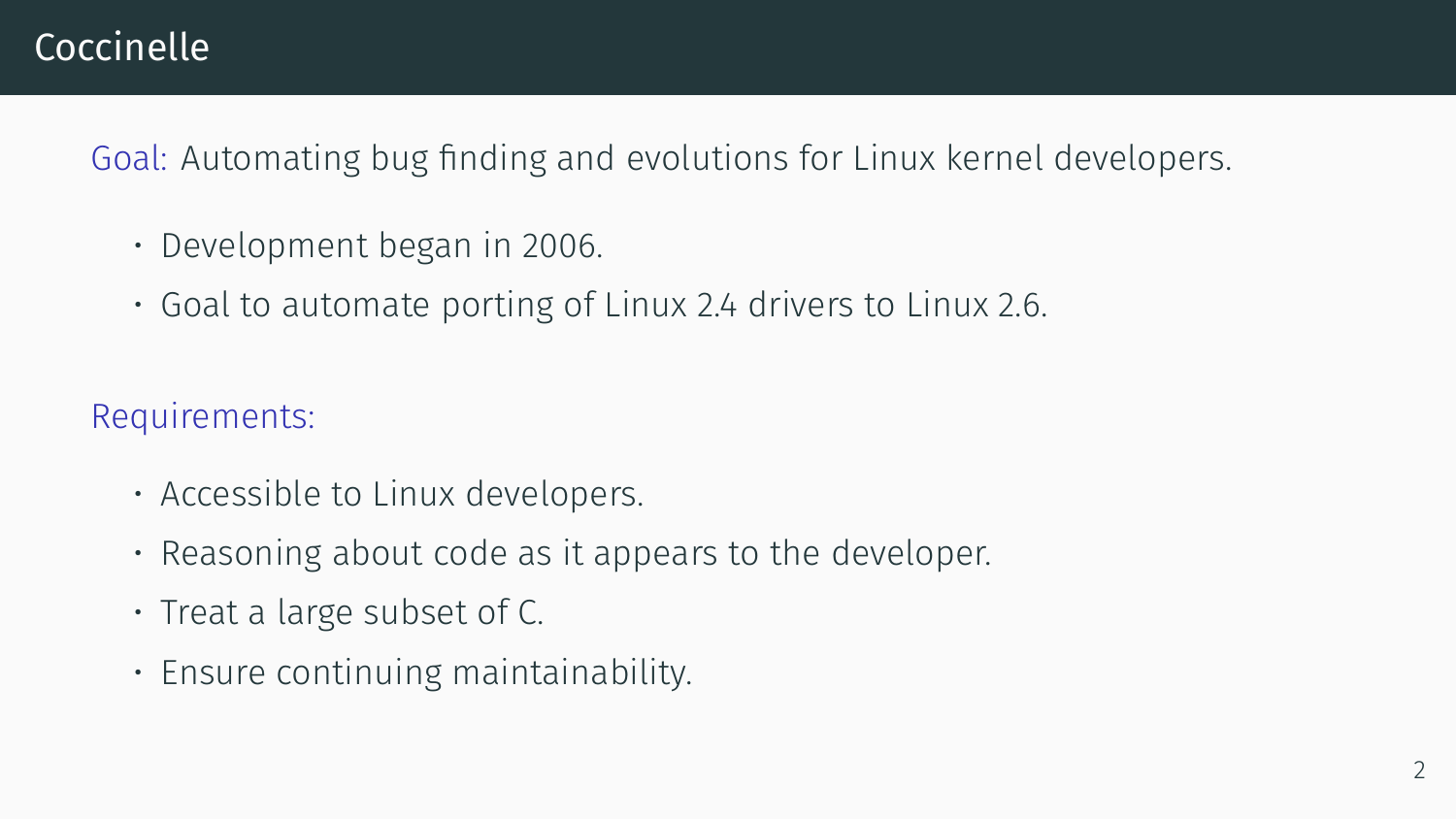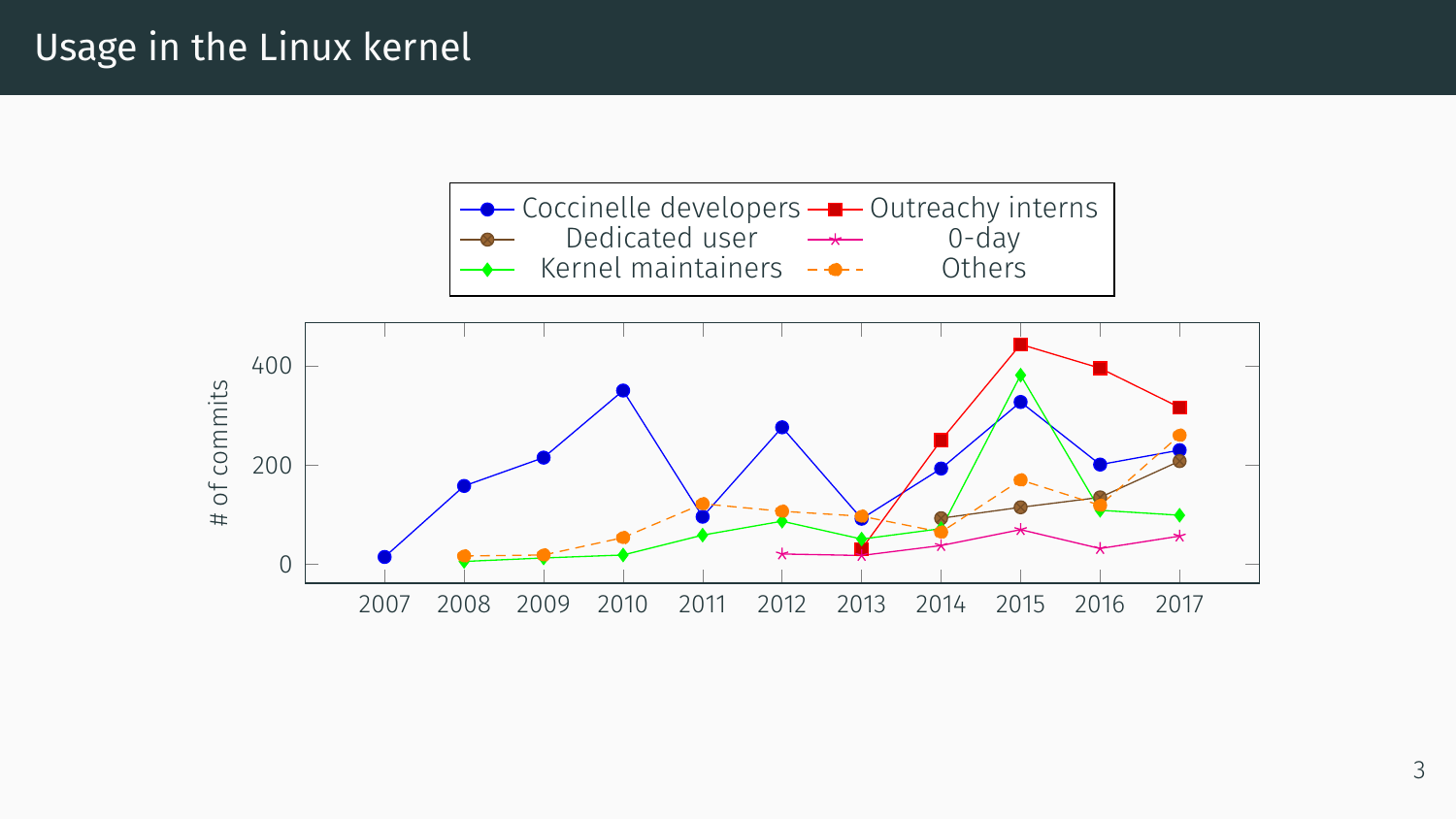# How did we get here?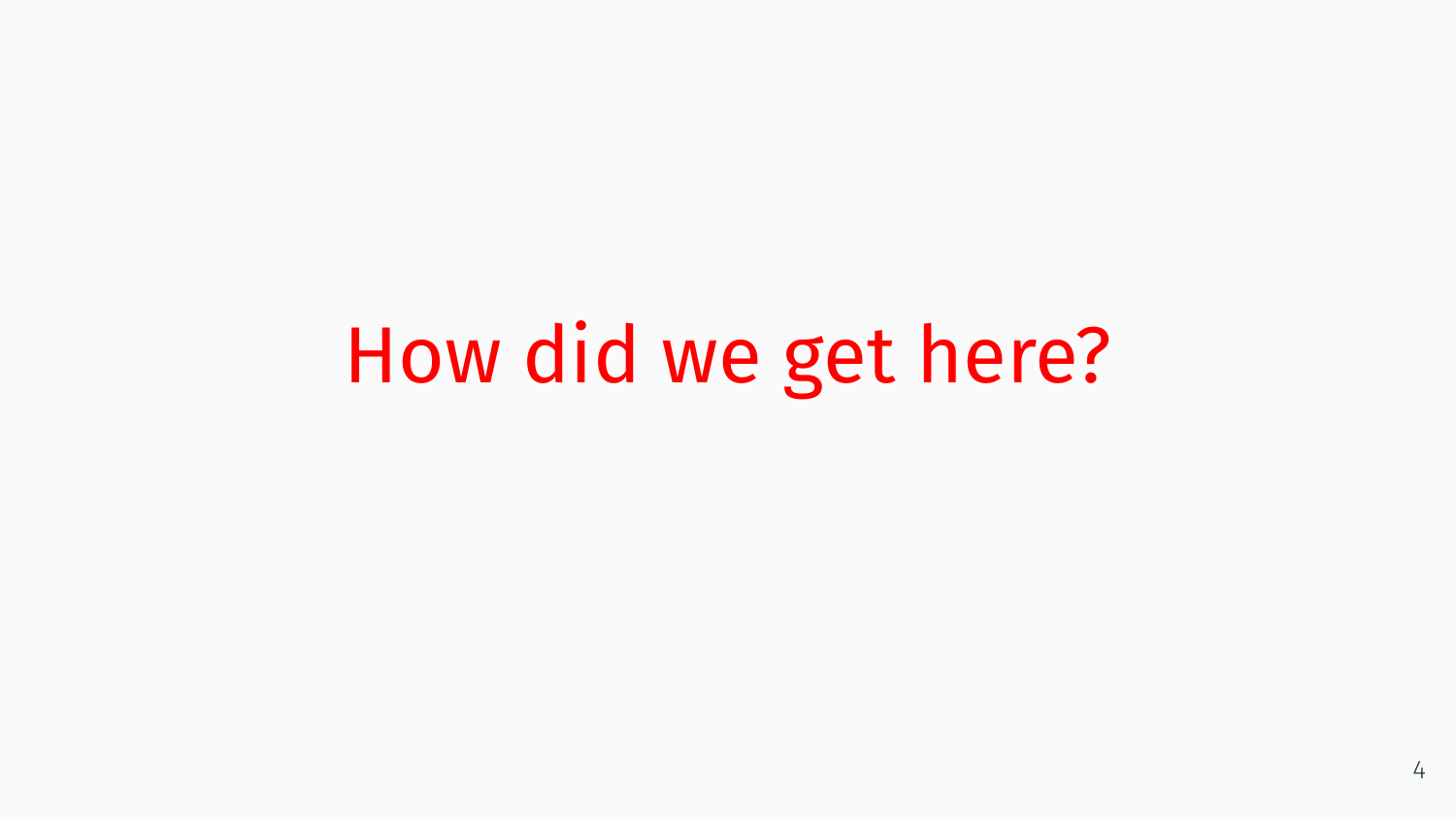# Coccinelle design: expressivity

Semantic patches: Patches with some abstraction.

- Remain close to the C level.
- A few extensions to control the level of abstraction.

```
\partial \partialexpression x,E1,E2;
രി
- x = kmalloc(E1,E2);
+ x = kzalloc(E1,E2);
  ...
- memset(x, 0, E1);
```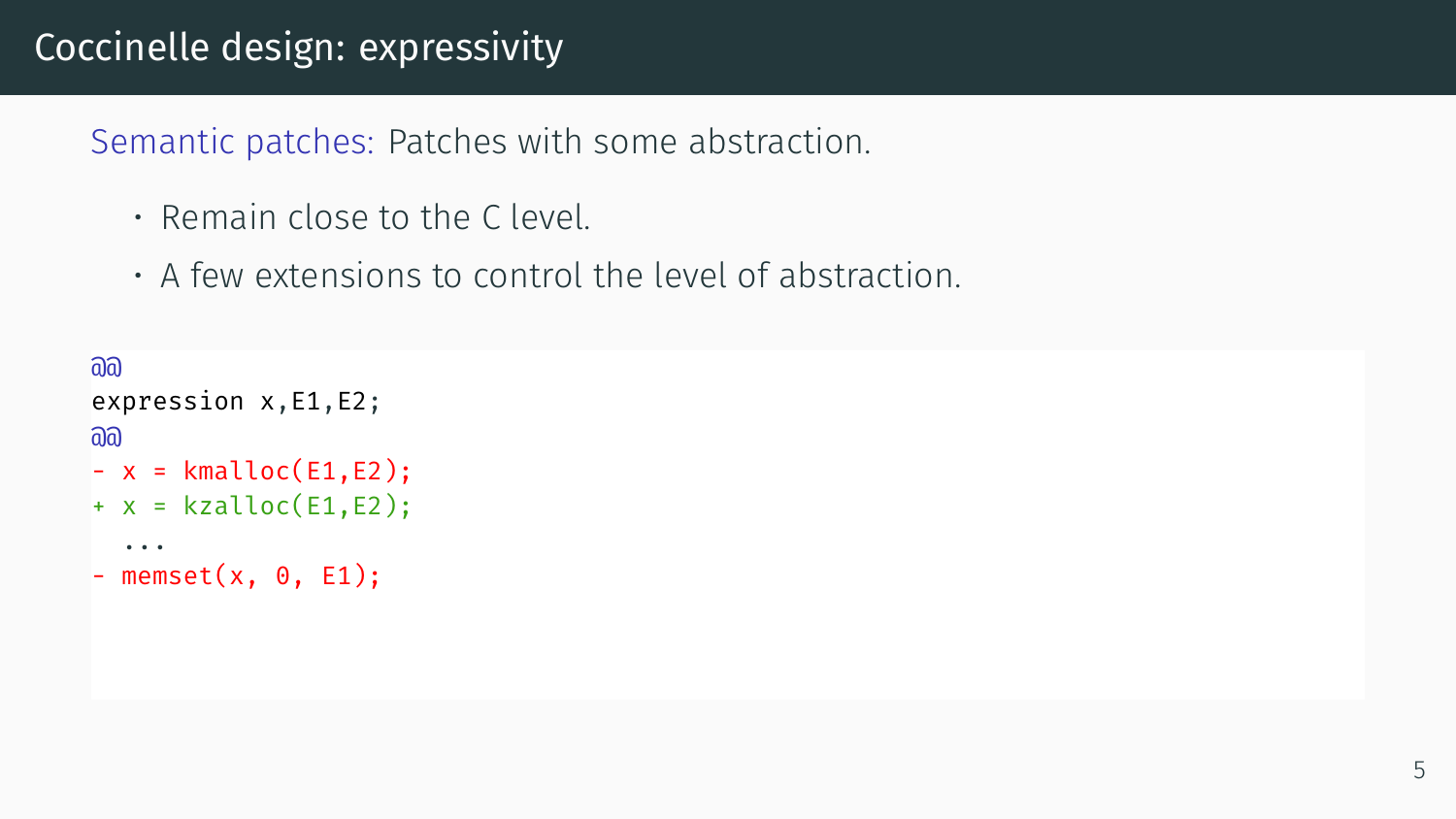# Coccinelle design: expressivity

Semantic patches: Patches with some abstraction.

- Remain close to the C level.
- A few extensions to control the level of abstraction.

```
രി
expression x,E1,E2,E3;
identifier f;
@@
- x = kmalloc(E1,E2);
+ x = kzalloc(E1,E2);
  ... when != (<+...x...)> = E3
       when != f(\ldots, x, \ldots)- memset(x, 0, E1);
```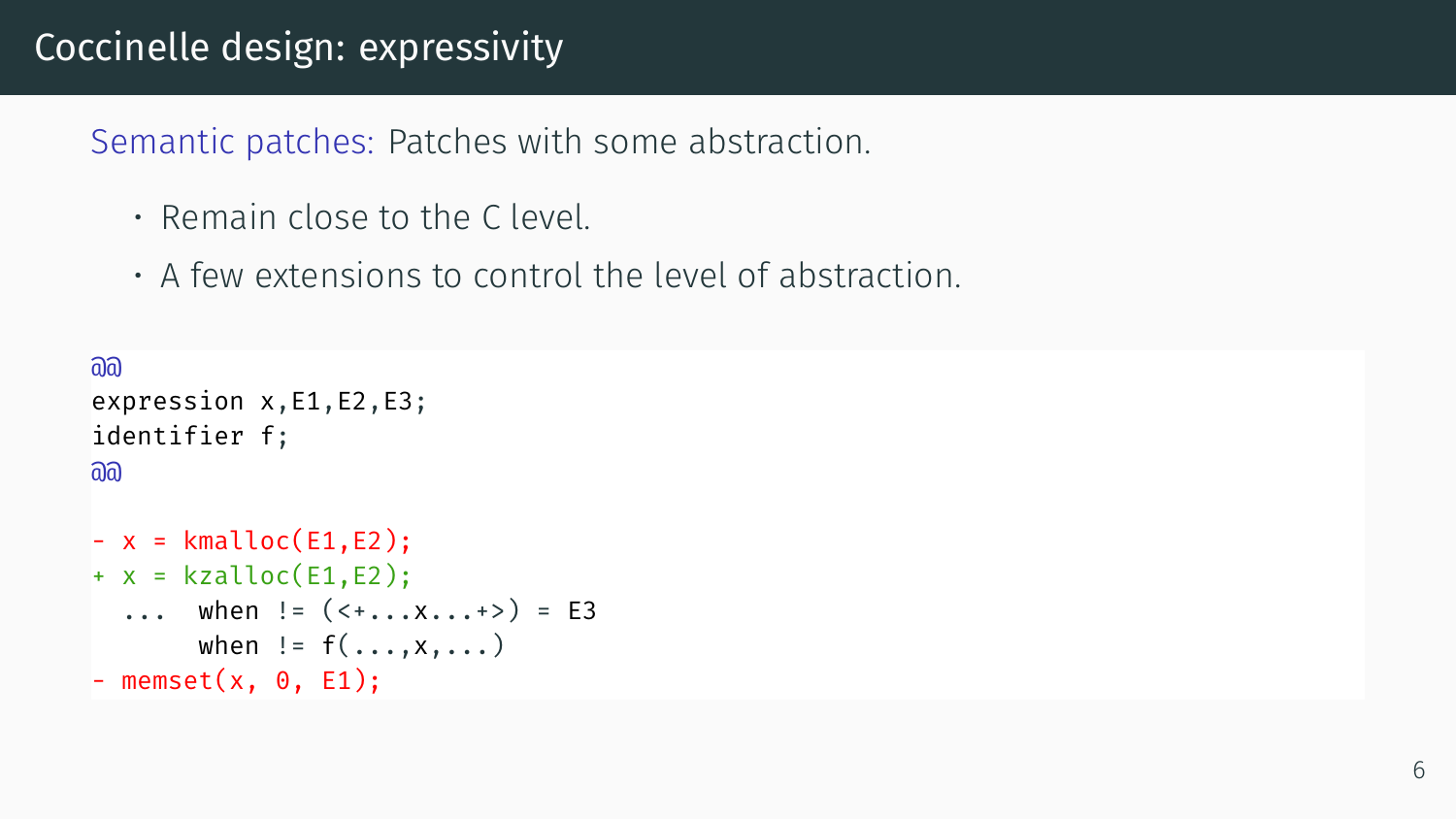Goal: Be usable on a typical developer laptop.

Target code base: 5MLOC in Feb 2007, 16.5MLOC in Jan 2018.

Choices:

- Intraprocedural, one file at a time.
- $\cdot$  Process only . c files, by default.
- Include only local or same-named headers, by default.
- Use heuristics to parse macro uses.
- Provide best-effort type inference, but no other program analysis.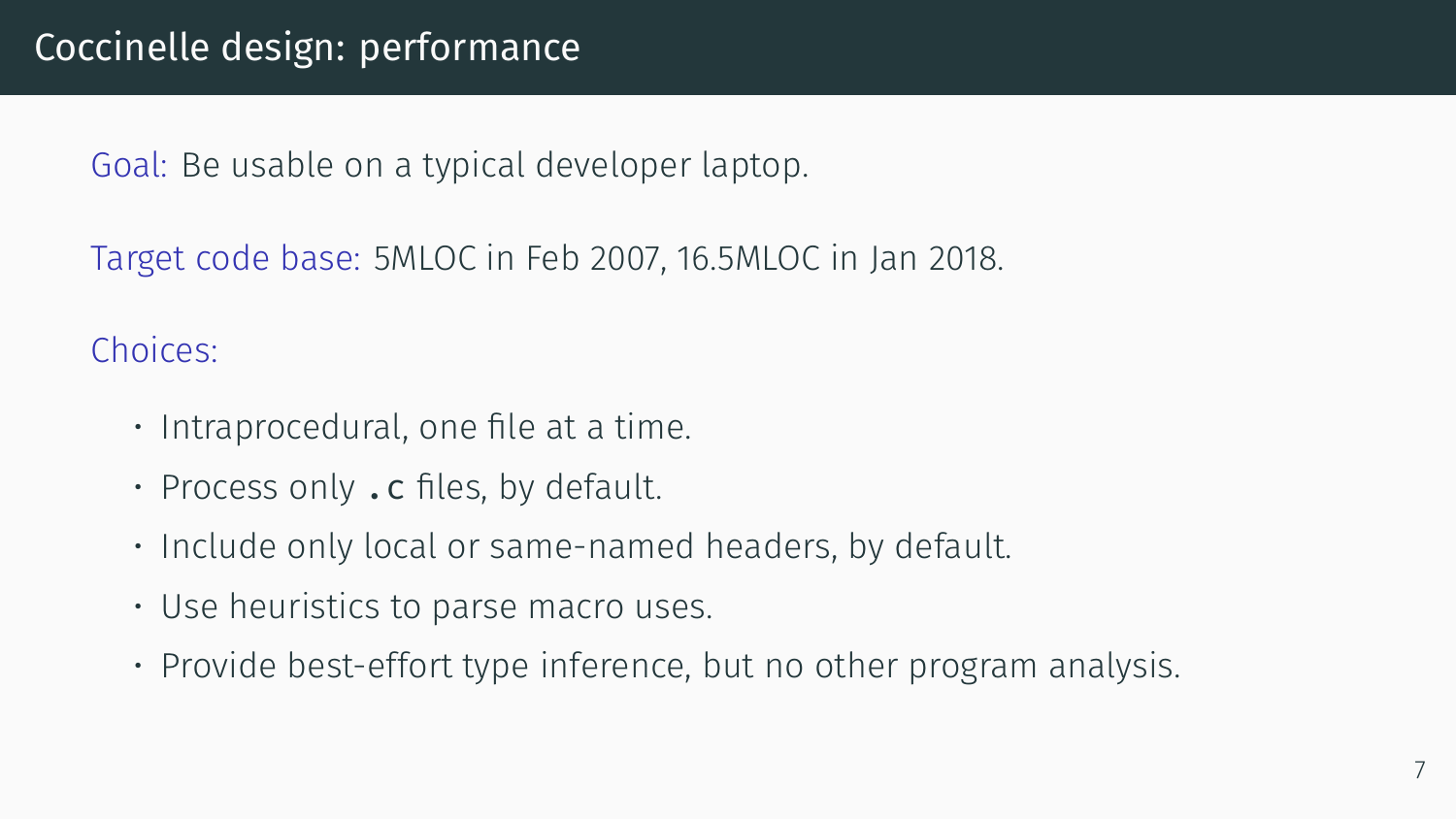# Coccinelle design: correctness guarantees

#### Ensure that outermost terms are replaced by like outermost terms

```
\overline{a}expression x,E1,E2,E3;
identifier f;
ିଲର
- x = kmalloc(E1,E2);
+ x = kzalloc(E1.E2):
  ...
- memset(x, 0, E1);
```
No other correctness guarantees:

- Bug fixes and evolutions may not be semantics preserving.
- Improves efficiency and expressiveness.
- Rely on developer's knowledge of the code base and ease of creating and refining semantic patches. **8** a semi-major semi-major semi-major semi-major semi-major semi-major semi-major se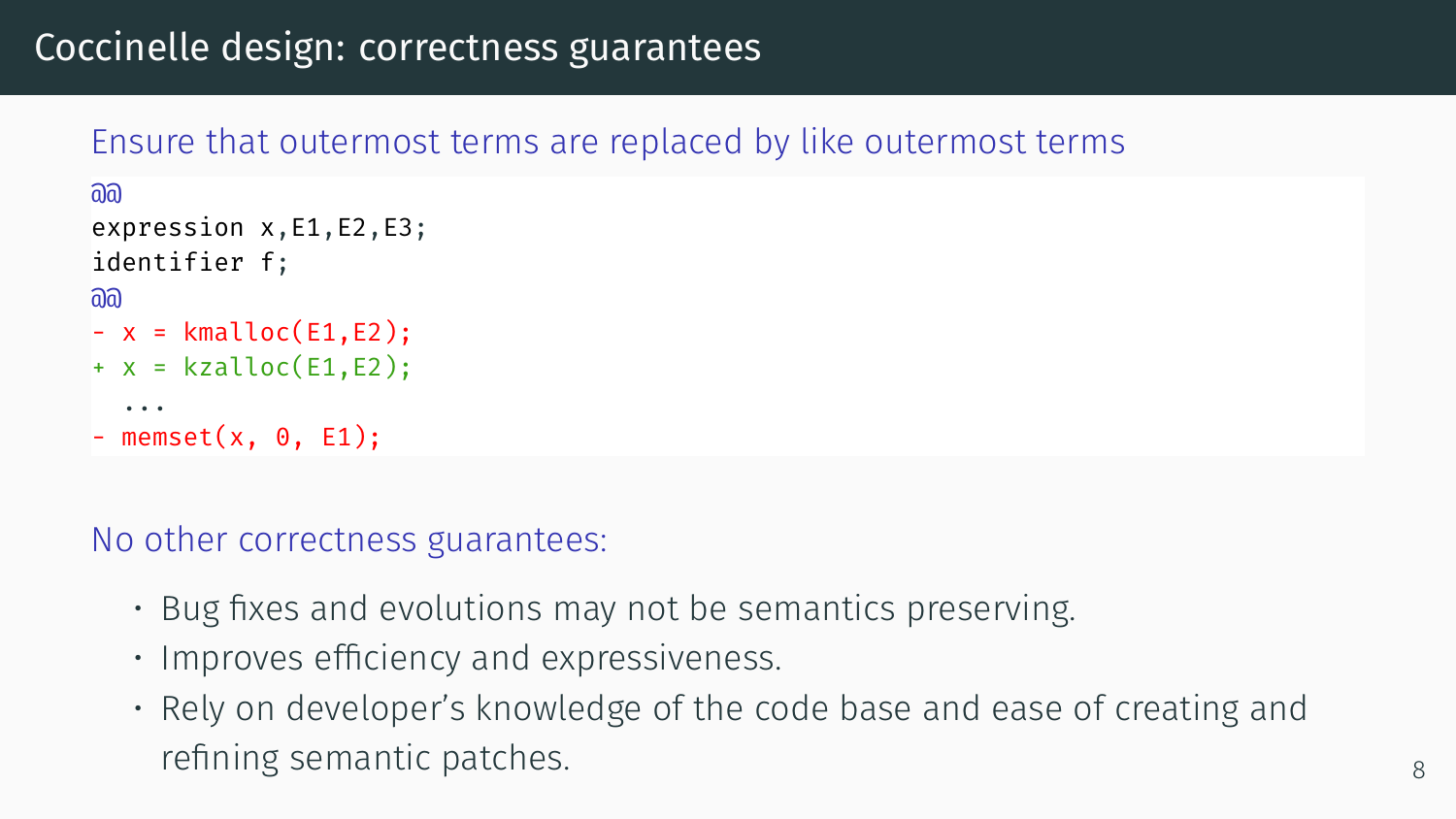#### Show by example:

- June 1, 2007: Fix parse errors in kernel code.
- July 7, 2007: Irq function evolution
	- Updates in 5 files, in net, atm, and usb
- July 6, 2007: kmalloc + memset *−→* kzalloc
	- Updates to 166 calls in 146 files.
	- A kernel developer responded "Cool!".
	- Violated patch-review policy of Linux.
- July 2008: Use by a non-Coccinelle developer.
- October 2008: Open-source release.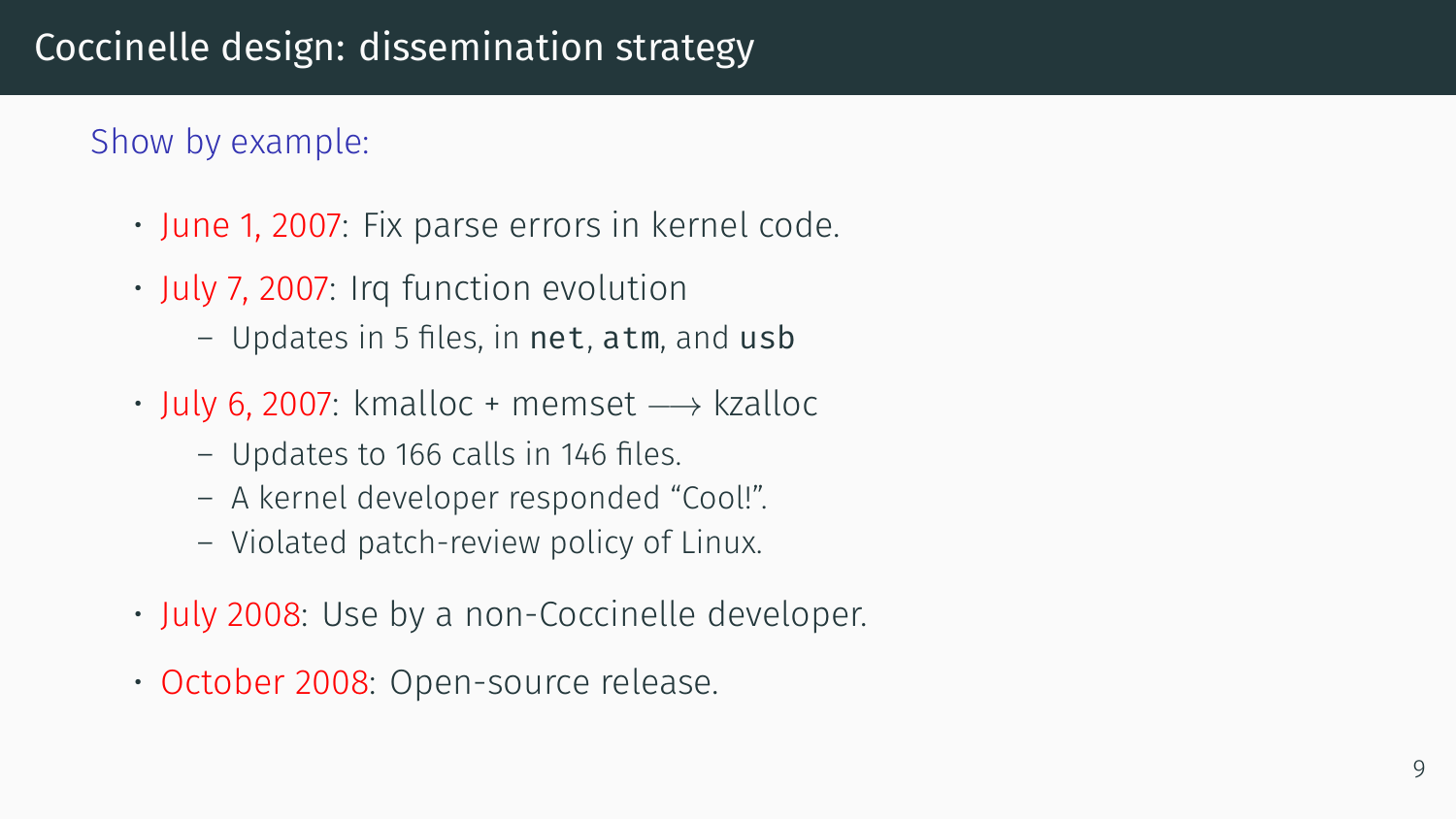- Useful: By the Coccinelle developers to contribute to the Linux kernel.
- Usable: By outside developers to contribute to the Linux kernel.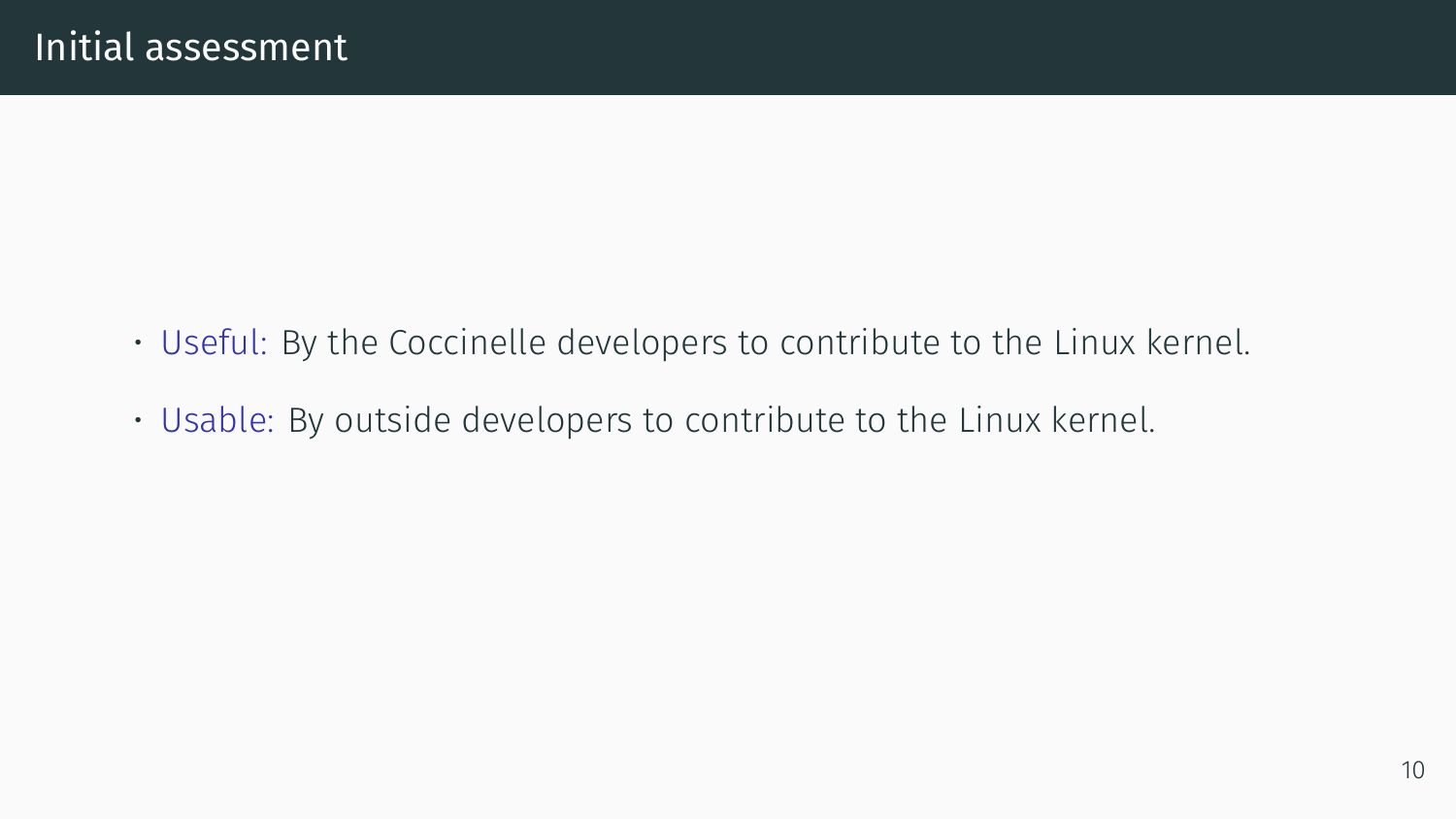- Useful: By the Coccinelle developers to contribute to the Linux kernel.
- Usable: By outside developers to contribute to the Linux kernel.
- But some new needs emerged over time...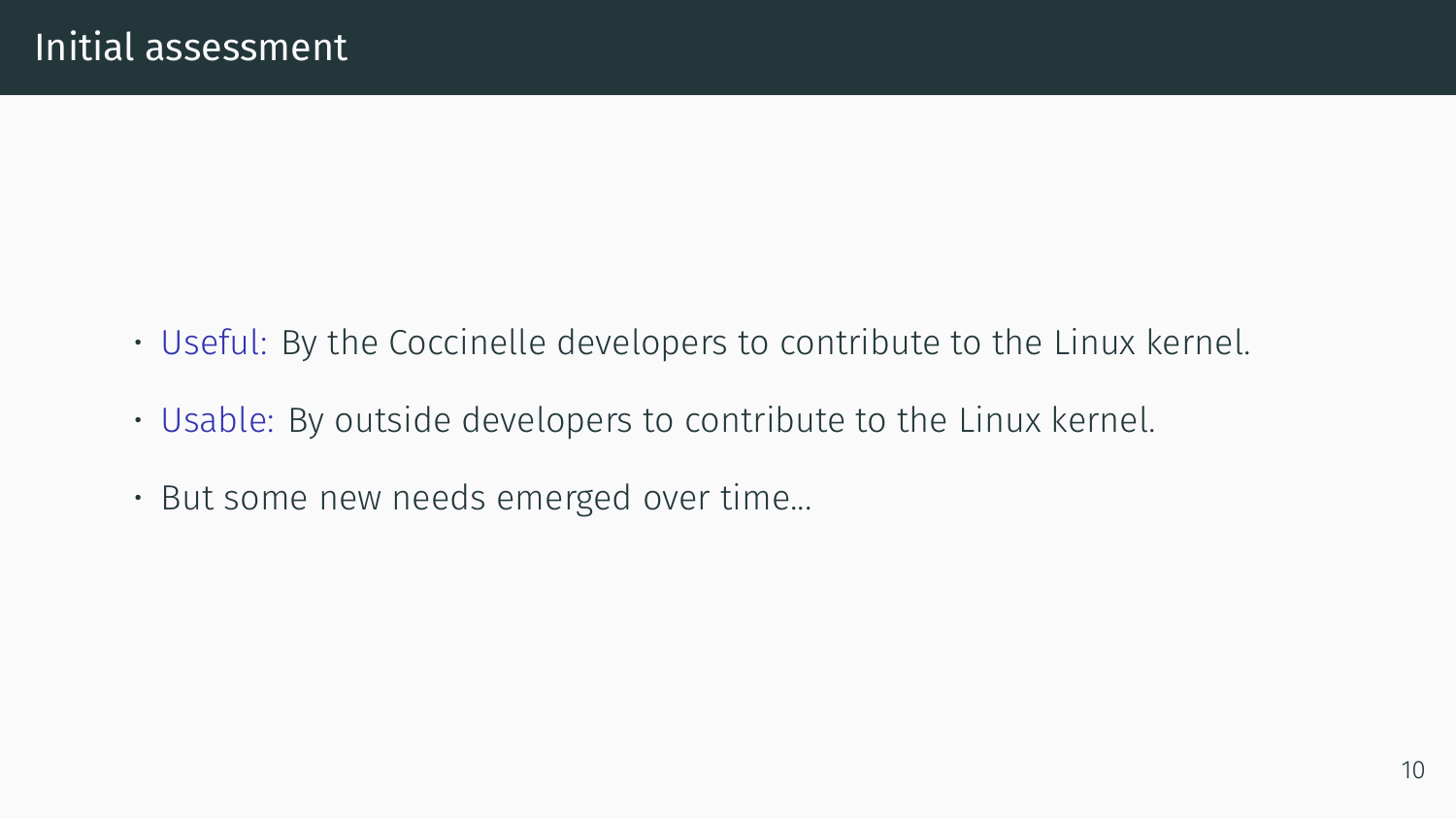Original hypothesis: Linux kernel developers will find it easy and convenient to describe needed code changes in terms of fragments of removed and added code.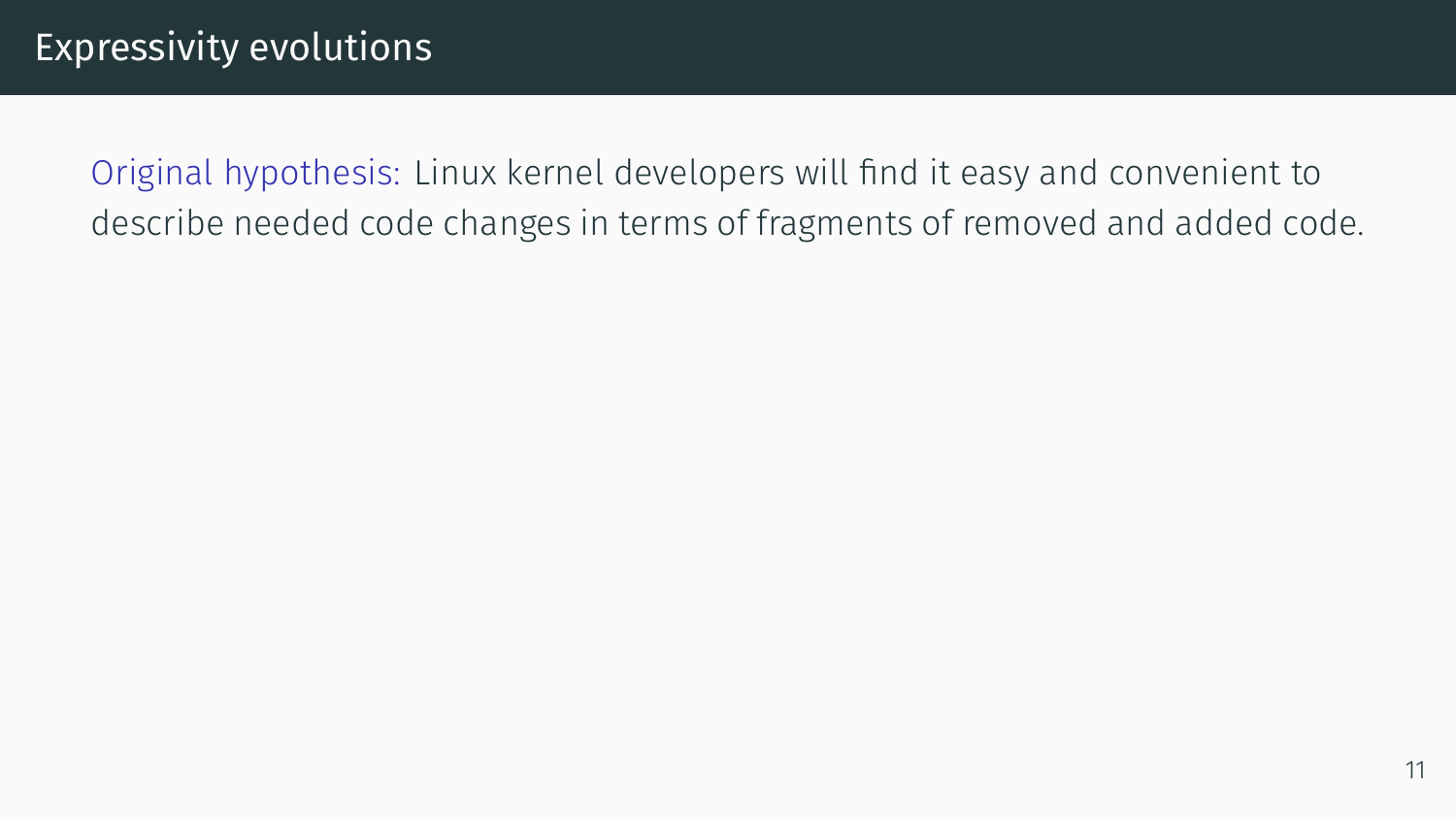Original hypothesis: Linux kernel developers will find it easy and convenient to describe needed code changes in terms of fragments of removed and added code.

#### Confrontation with the real world:

- Many language evolutions: C features, metavariable types, etc.
- Position variables.
	- Record and match position of a token.
- Scripting language rules.
	- Original goal: bug finding, eg buffer overflows.
	- Used in practice for error reporting, counting, etc.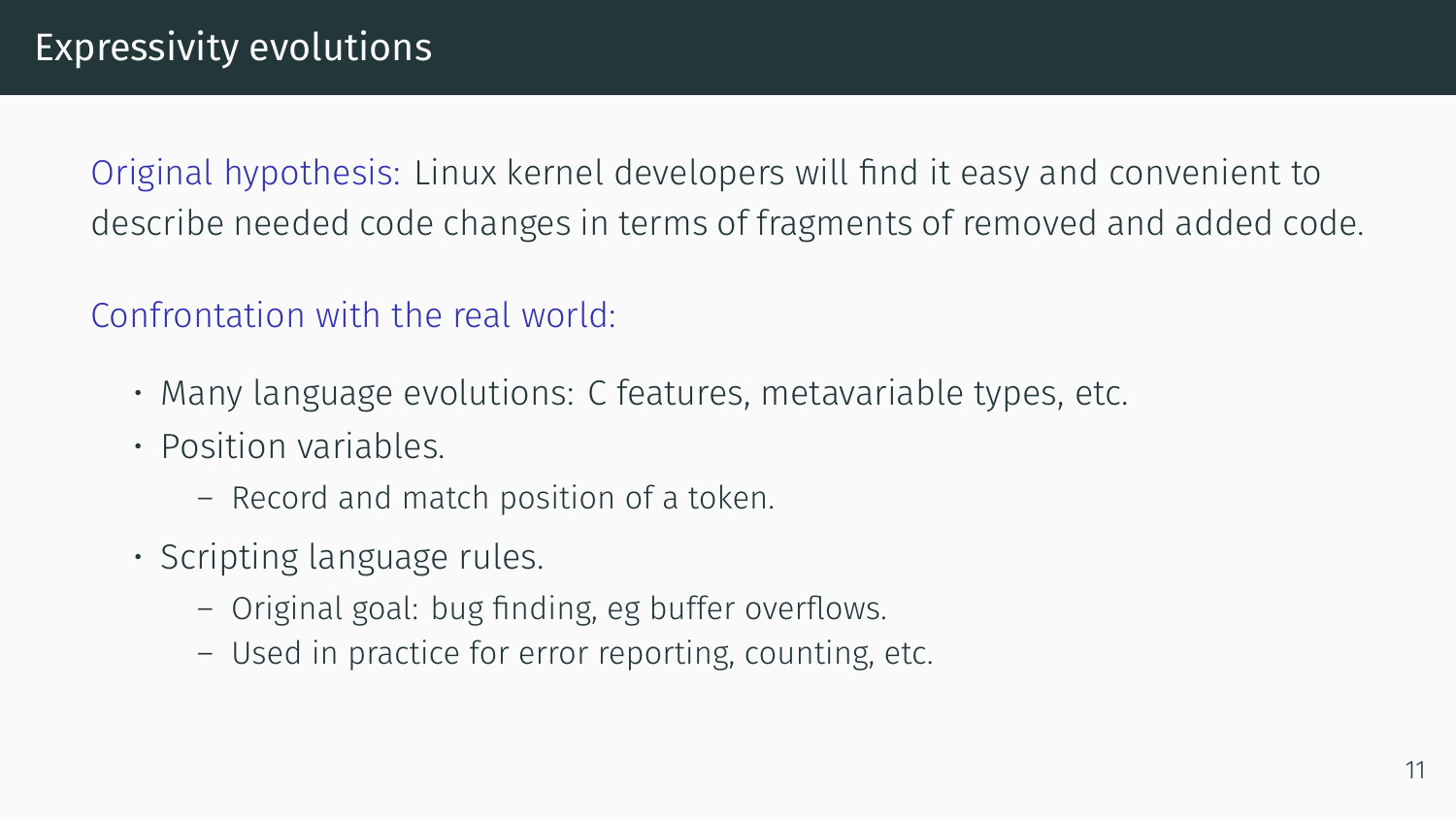# Position variables and scripts

```
n r aexpression object;
position p
@@
(
drm connector reference@p(object)
|
drm connector unreference@p(object)
)
```

```
@script:python@
object << r.object;
p \ll r.p;\overline{a}
```
msg="WARNING: use get/put helpers to reference and dereference %s" % (object)  $cocilib.report.println$  report.print report(p[0], msg)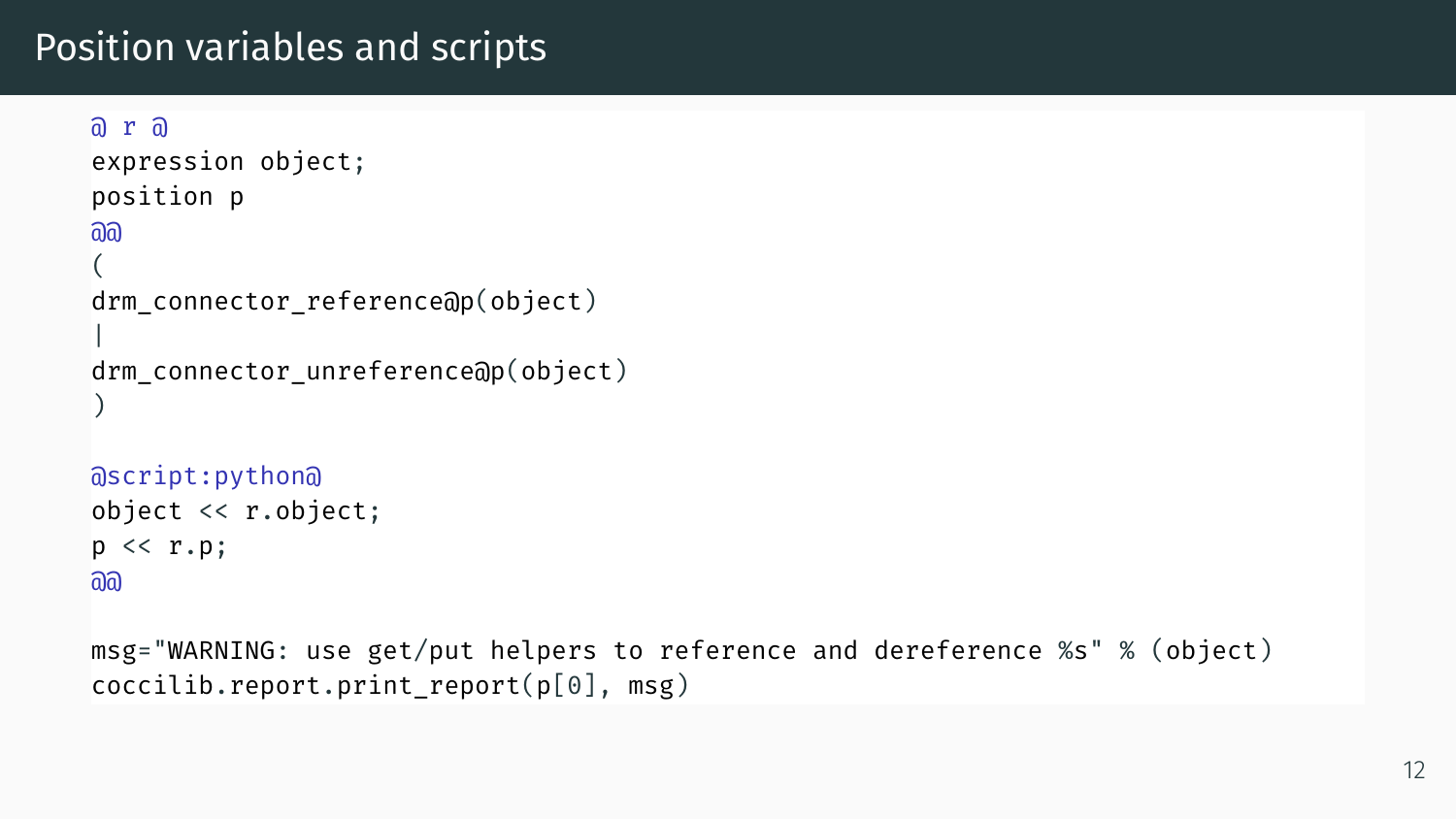Original hypothesis: Limiting analysis scope via intraprocedural analysis, ignoring headers was good enough.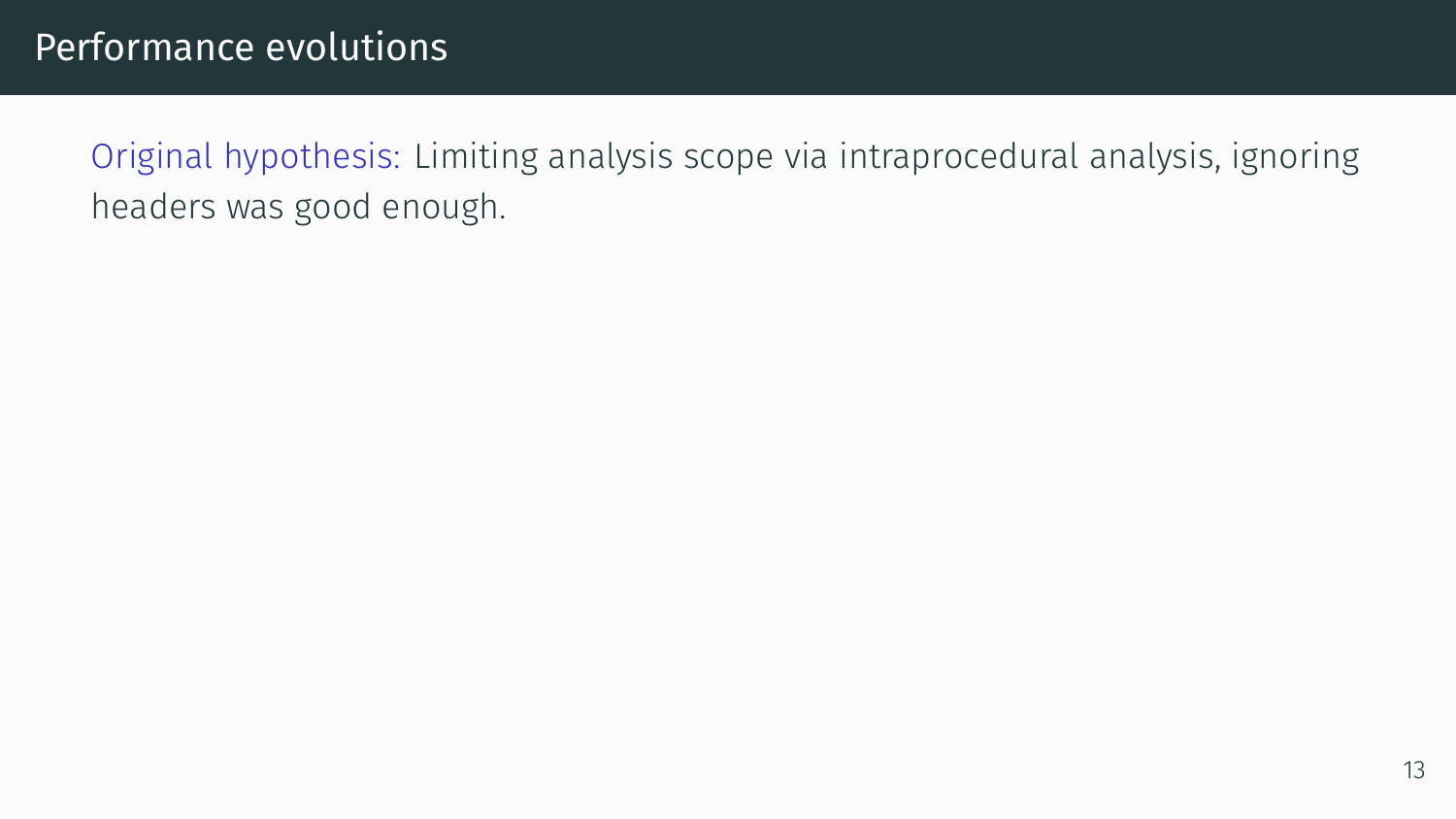Original hypothesis: Limiting analysis scope via intraprocedural analysis, ignoring headers was good enough.

Confrontation with the real world:

- $\cdot$  1, 5, or 15 MLOC is a lot of code.
- Parsing is slow, because of backtracking heuristics.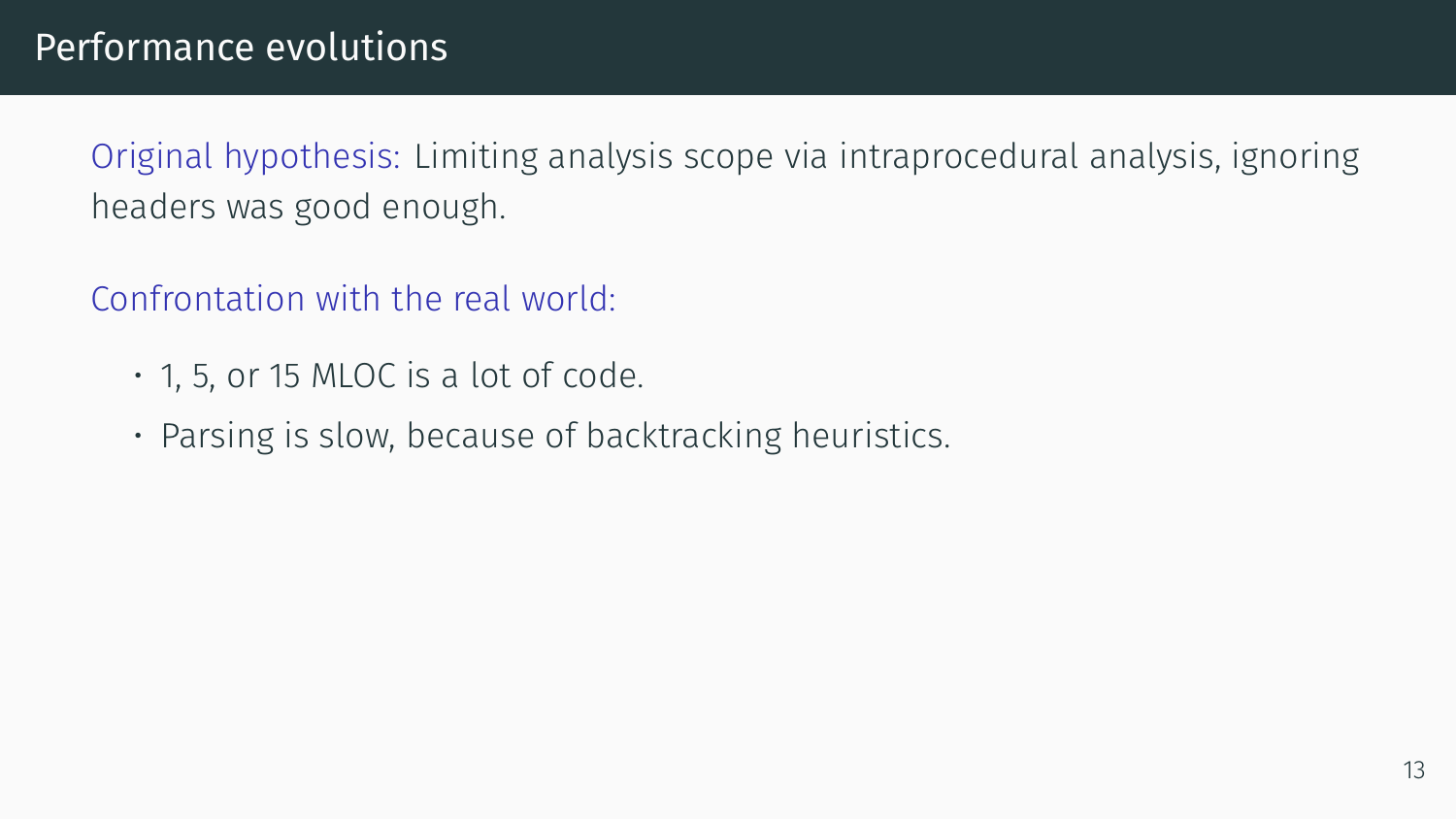Original hypothesis: Limiting analysis scope via intraprocedural analysis, ignoring headers was good enough.

Confrontation with the real world:

- 1, 5, or 15 MLOC is a lot of code.
- Parsing is slow, because of backtracking heuristics.

Evolutions:

- Indexing, via glimpse, id-utils.
- Parallelism, via parmap.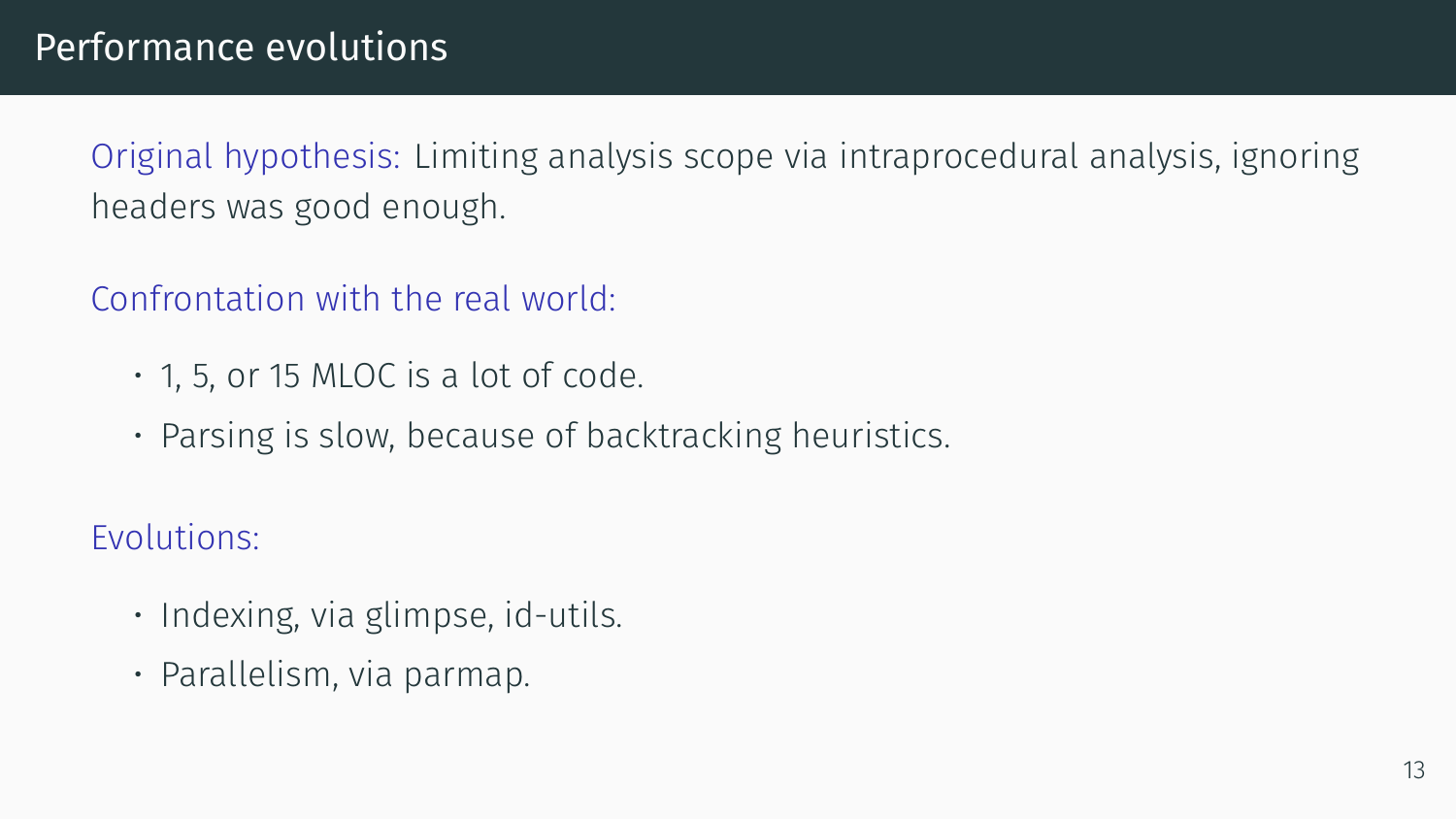Original hypothesis: Developer control over rules is good enough.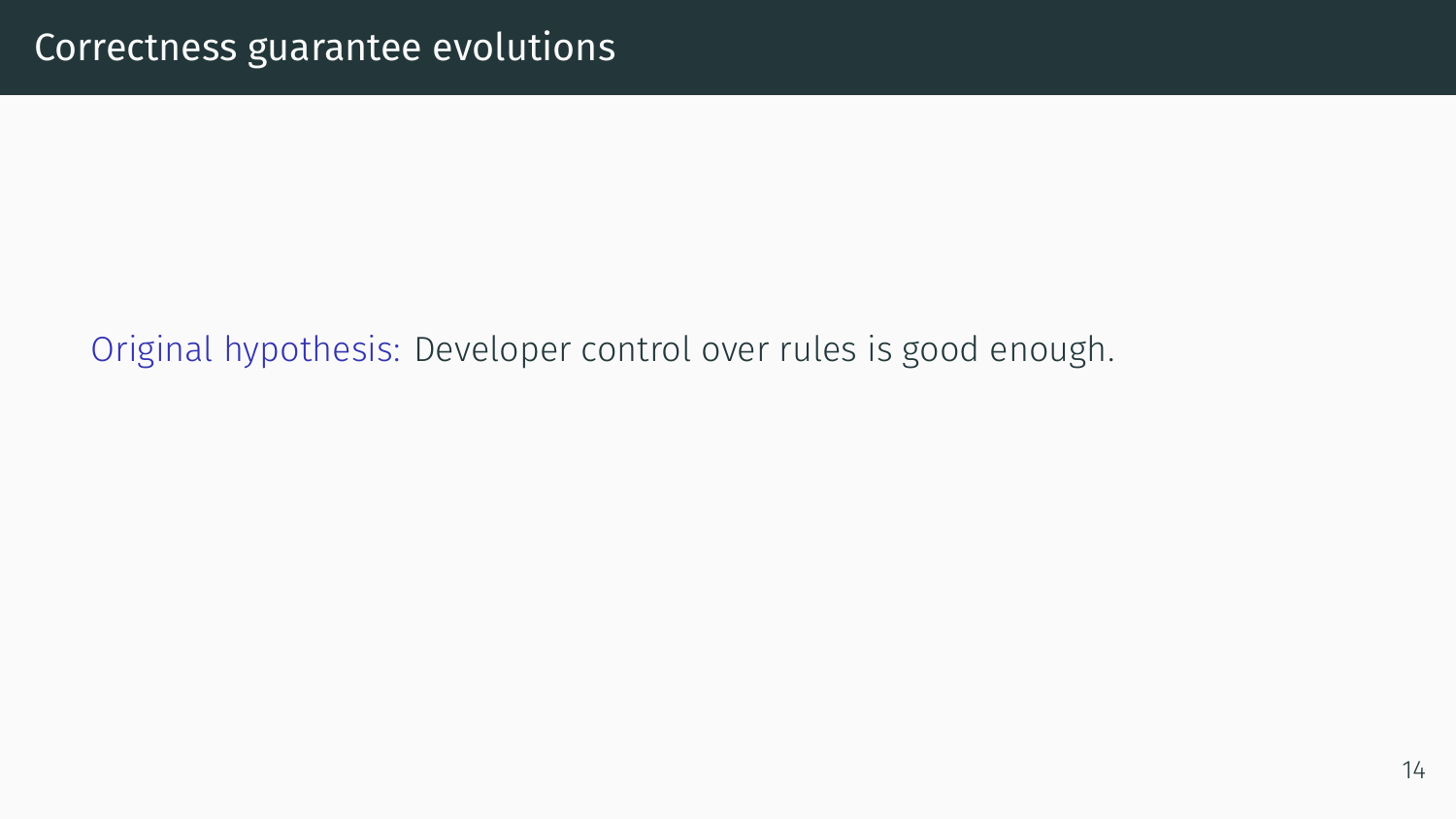### Original hypothesis: Developer control over rules is good enough.

Confrontation with the real world: Mostly, developer control over rules is good enough.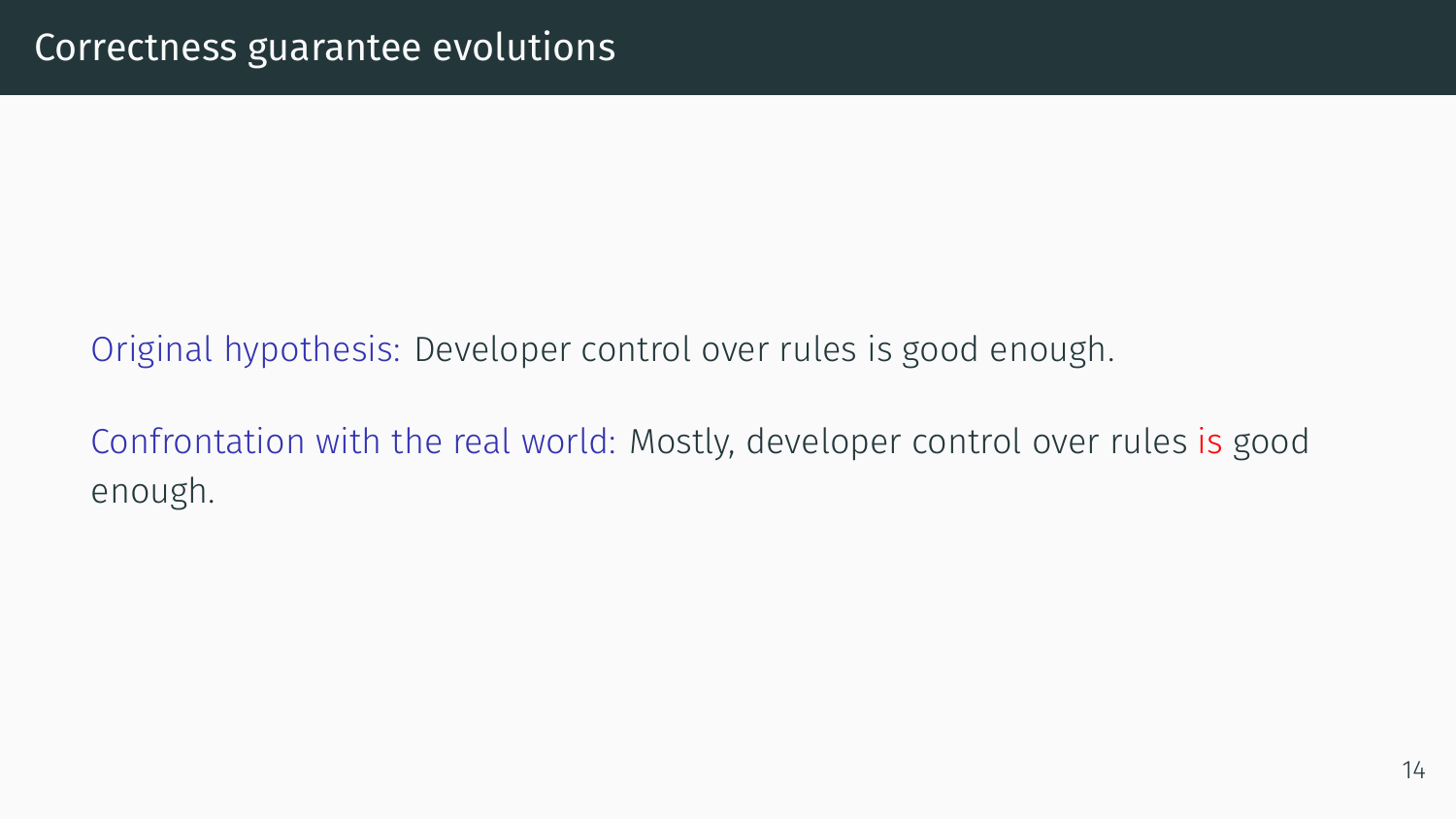#### Original hypothesis: Show by example rather than attempting to impose.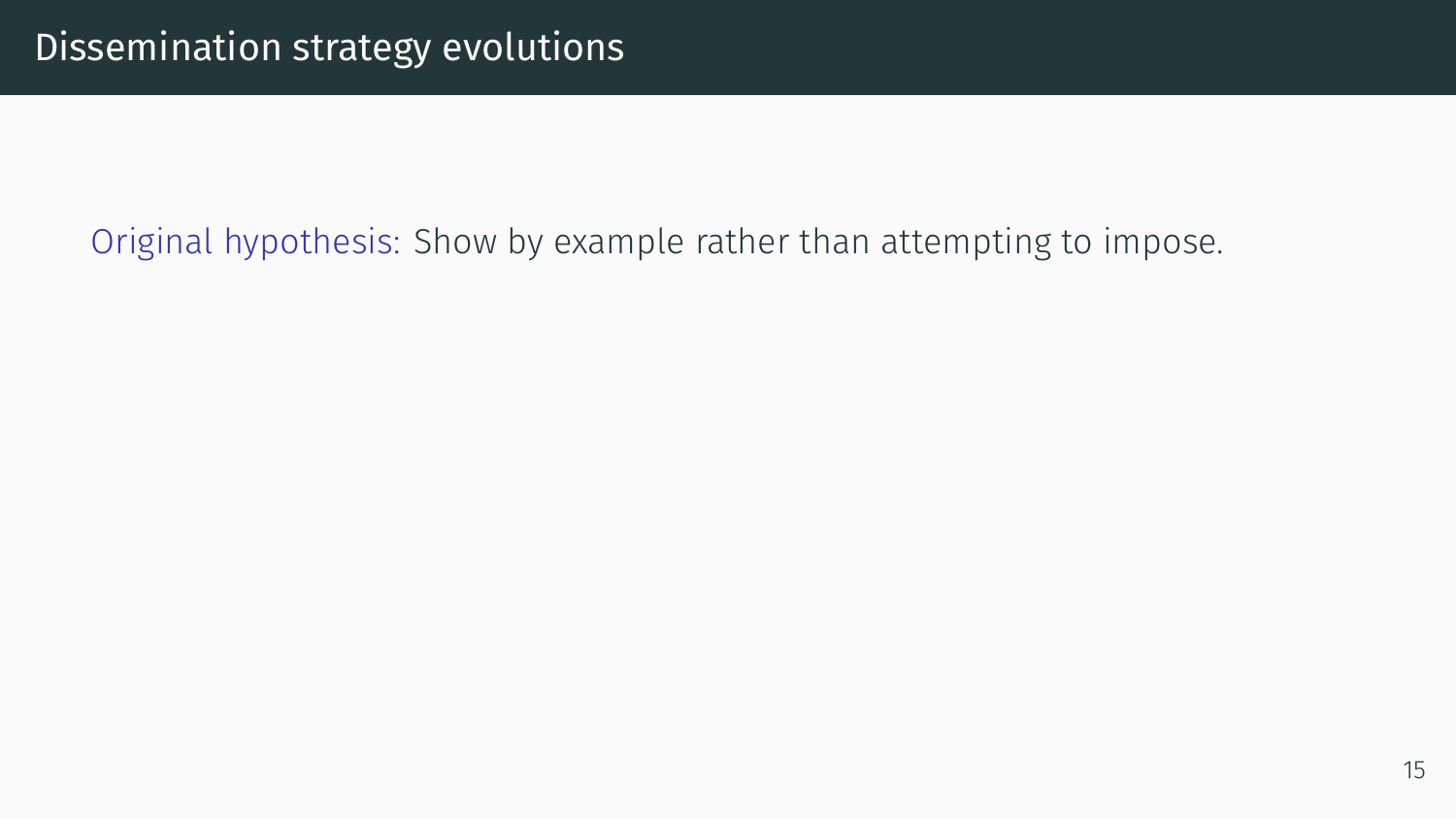Original hypothesis: Show by example rather than attempting to impose.

Confrontation with the real world:

- Showing by example generated initial interest.
- Organized four workshops: industry participants.
- Presentations at developer conferences: FOSDEM, Linux Plumbers, etc.
- LWN articles by kernel developers.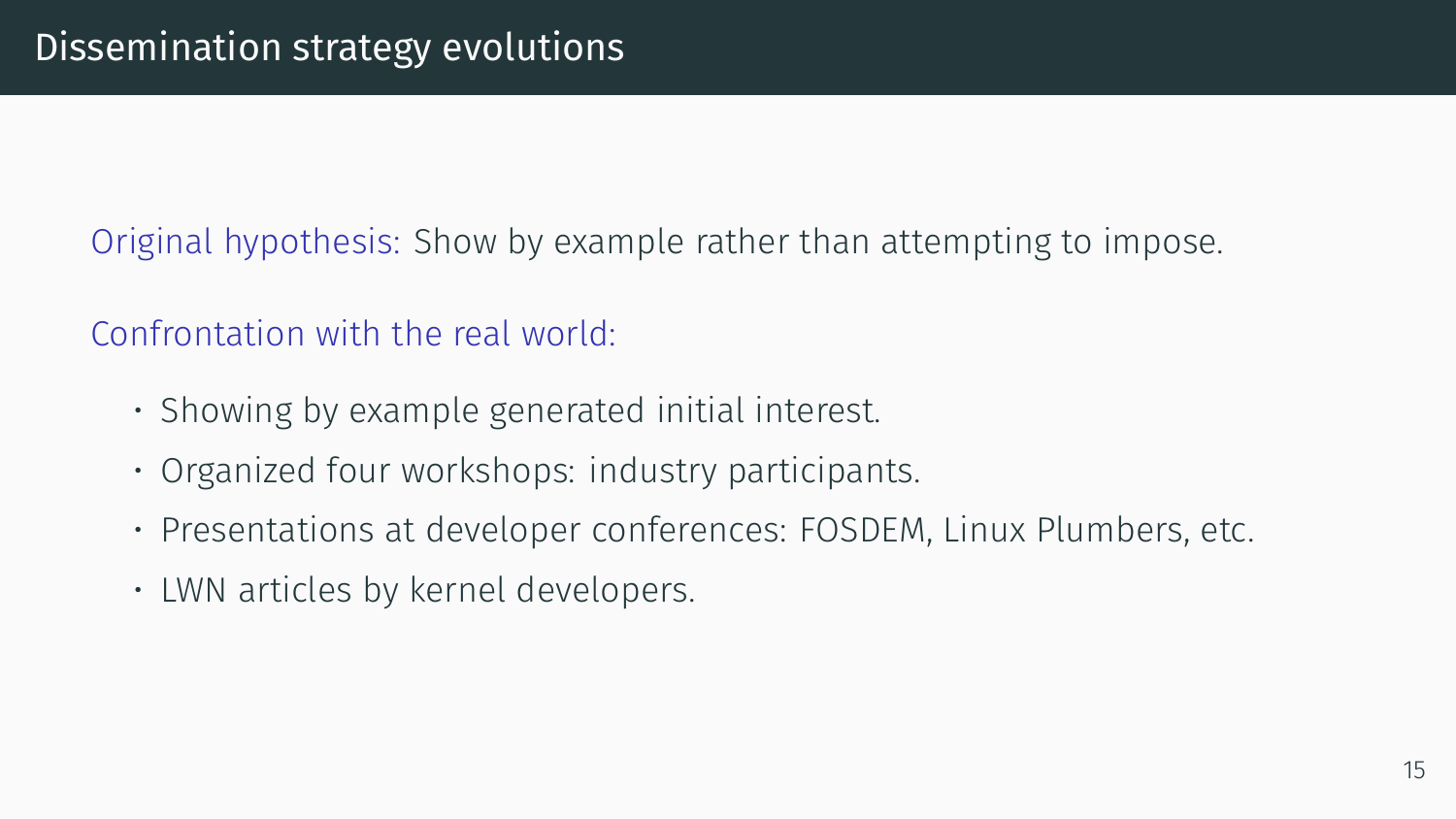#### Status: Performance



Based on the 59 semantic patches in the Linux kernel.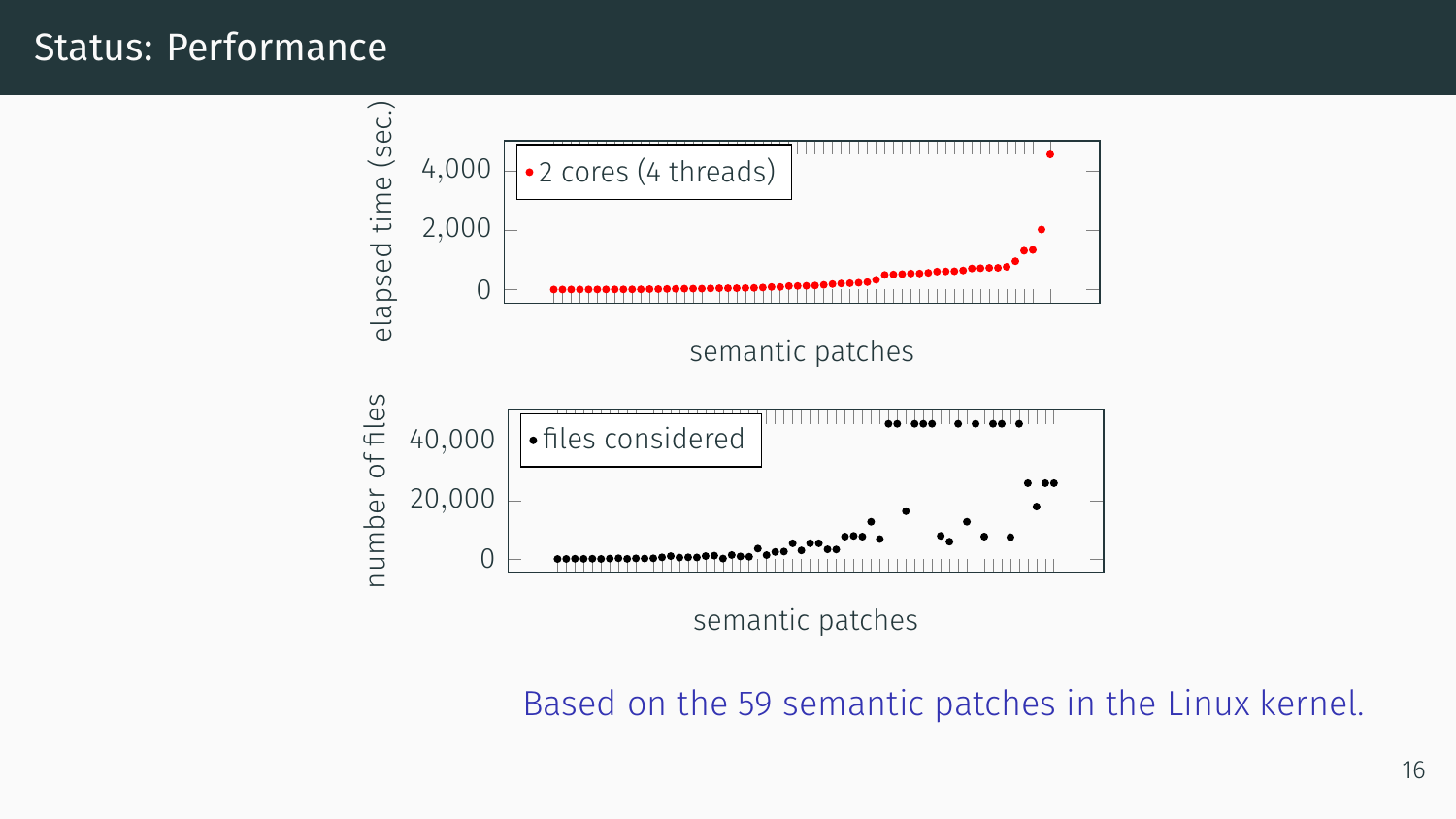- 3325 commits contain semantic patches.
- 18% use position variables.
- 5% use scripts.
- 43% of the semantic patches using position variables or scripts are from outside the Coccinelle team.
- All 59 semantic patches in the Linux kernel use both.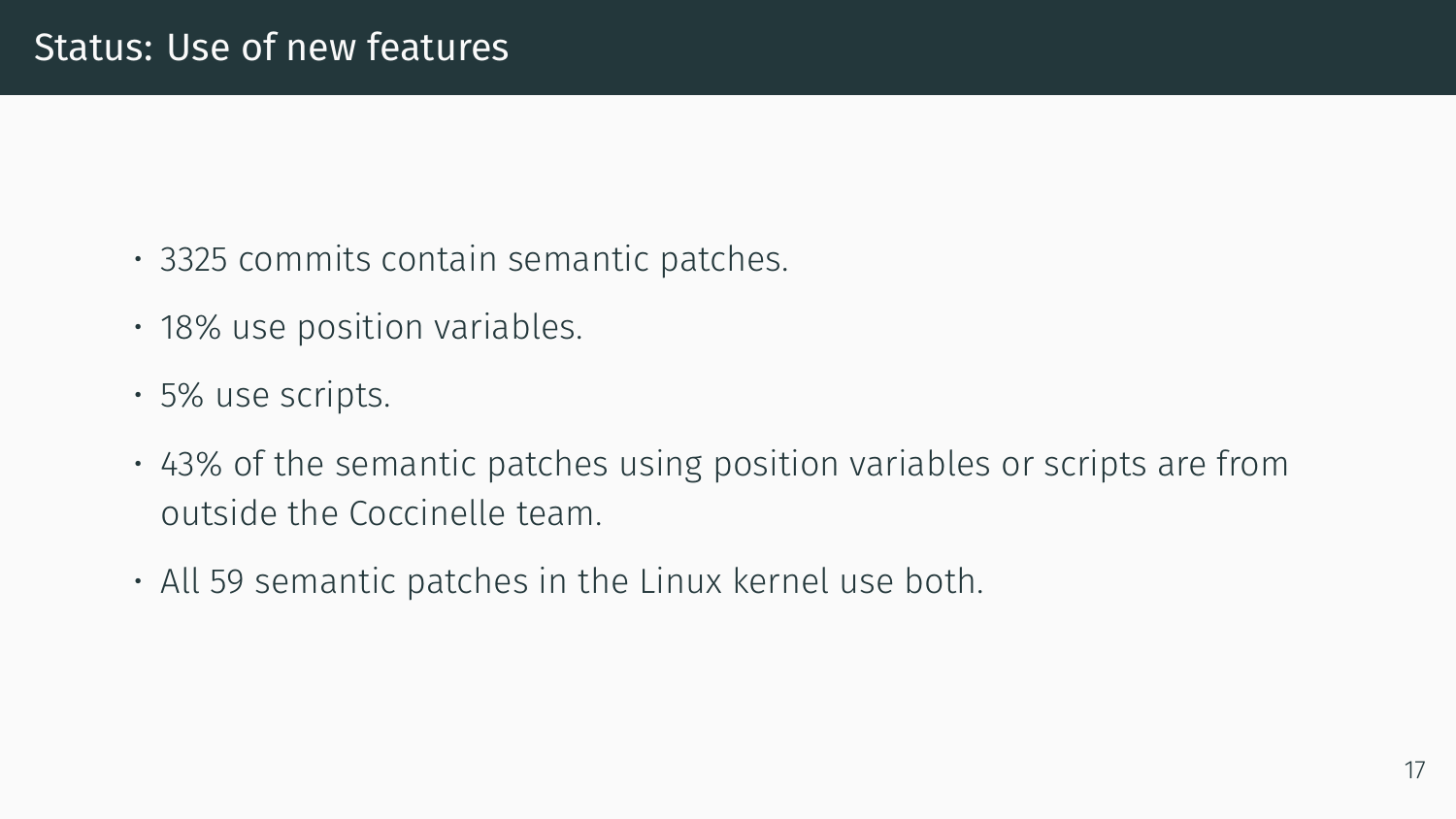# Impact: Changed lines

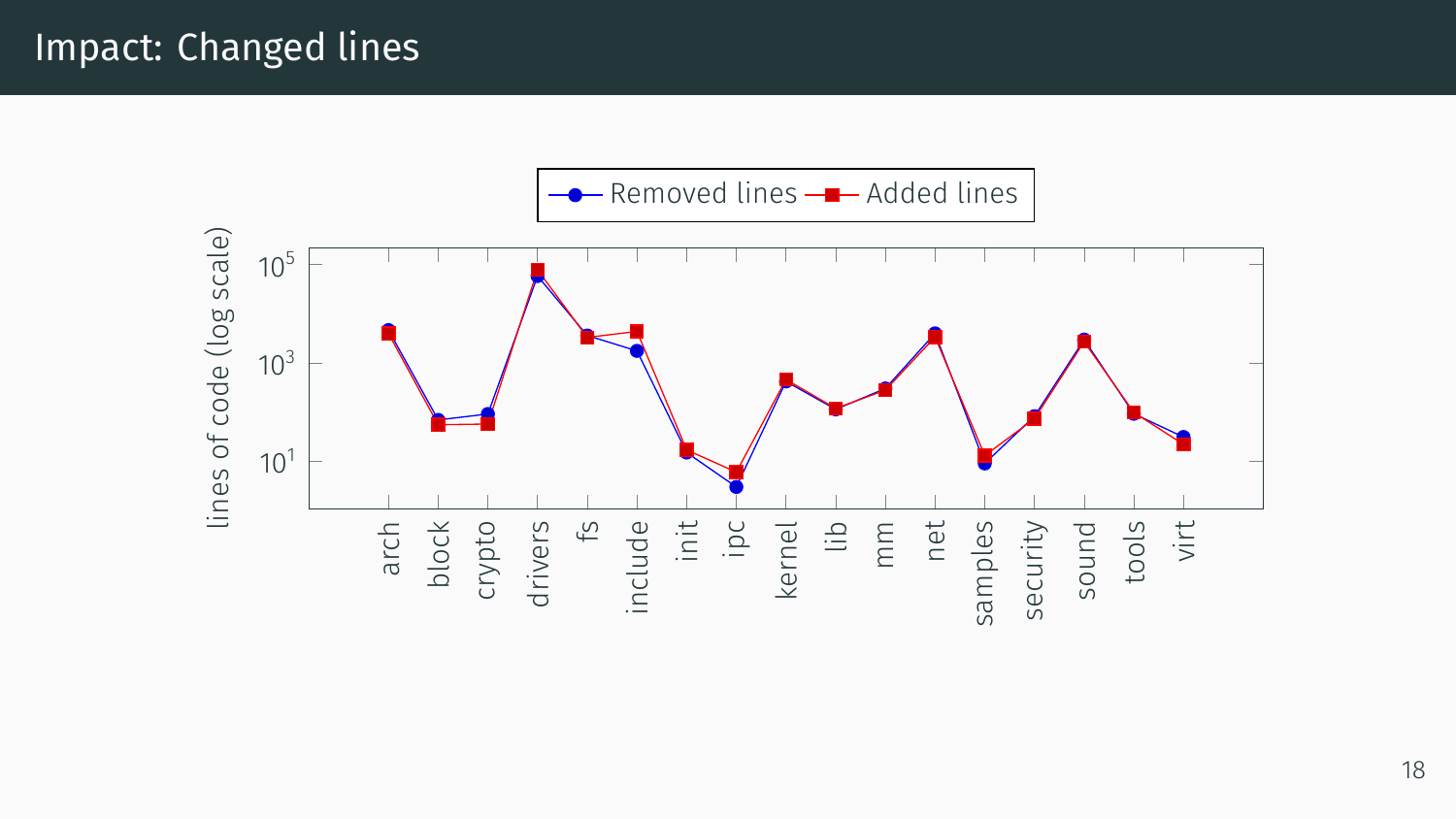

45% of maintainers who have at least one commit touching at least 100 files have at some point used Coccinelle.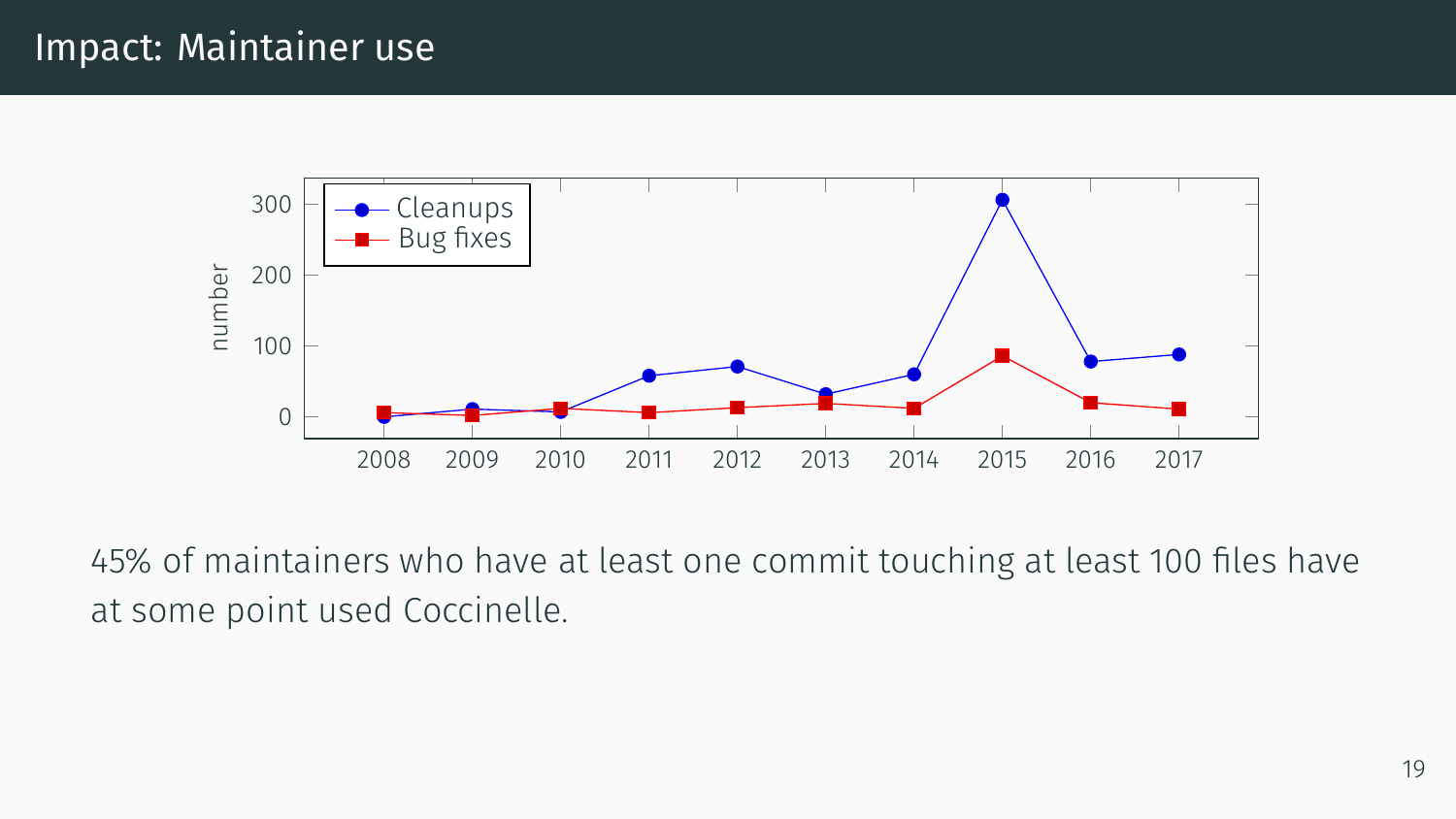# Impact: Maintainer use examples

#### TTY. Remove an unused function argument.

• 11 affected files.

DRM. Eliminate a redundant field in a data structure.

• 54 affected files.

Interrupts. Prepare to remove the irq argument from interrupt handlers, and then remove that argument.

• 188 affected files.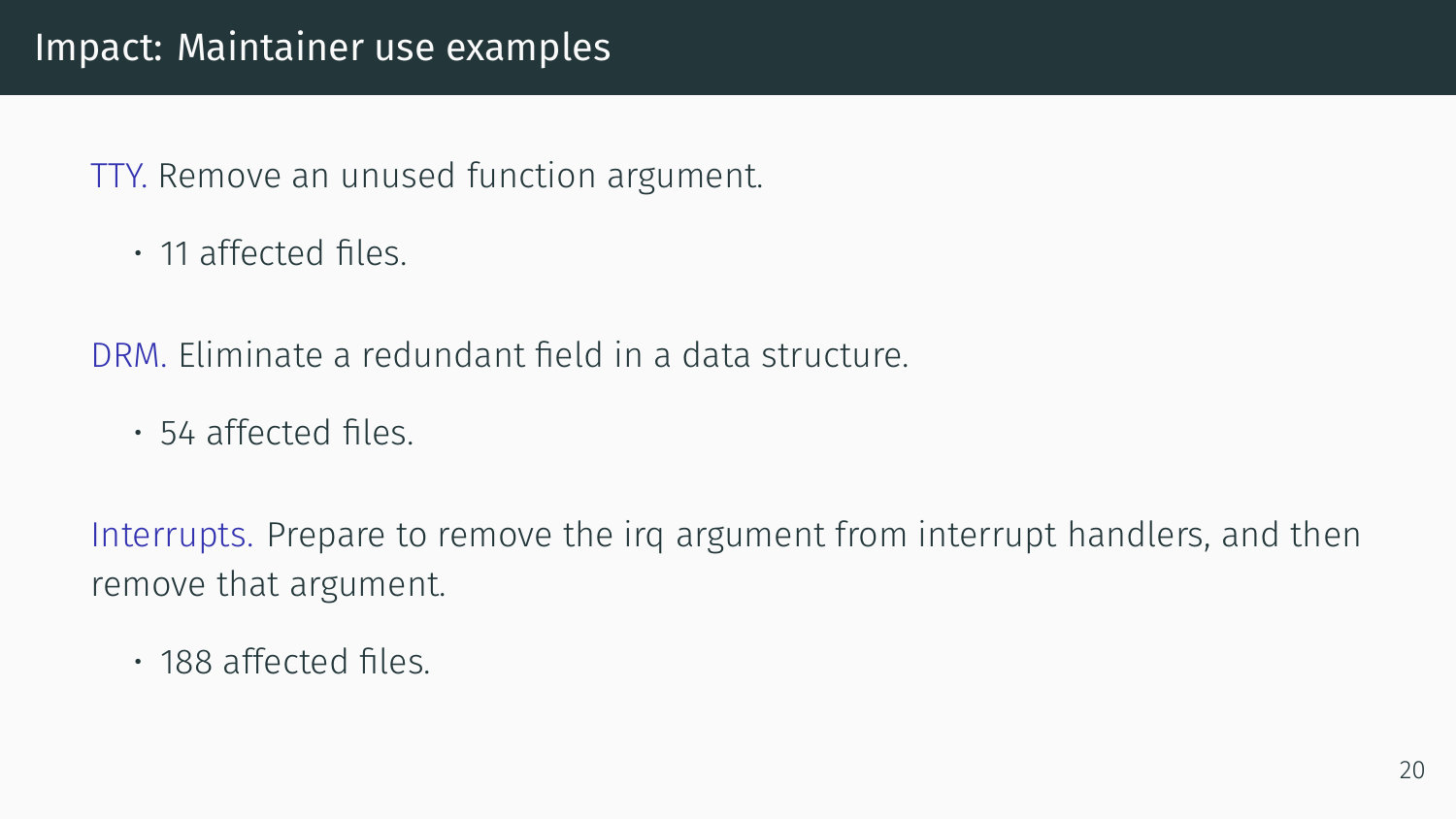# Impact: Intel's 0-day build-testing service

#### 59 semantic patches in the Linux kernel with a dedicated make target.

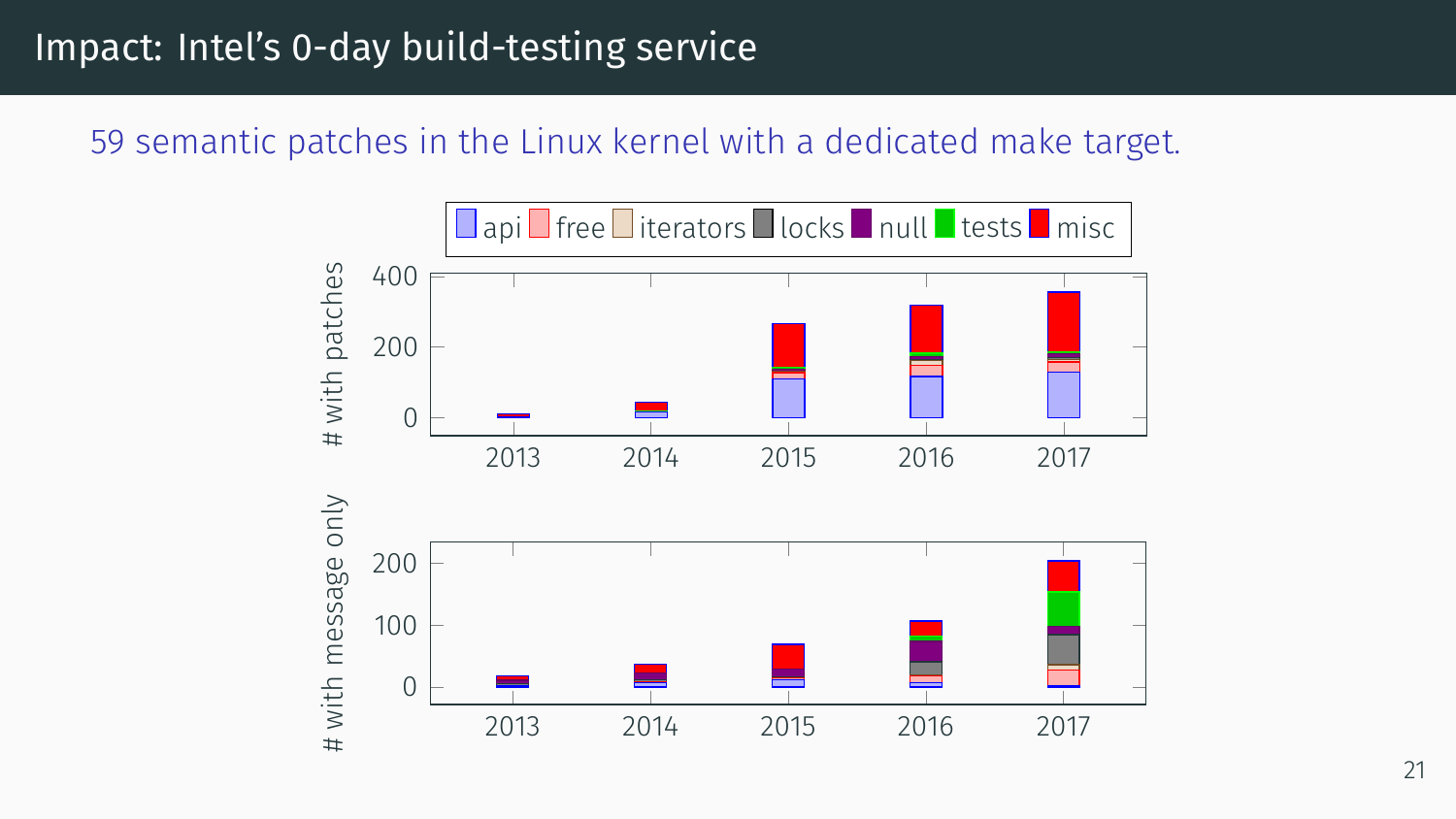#### 25 contributors

- Most at Inria, due to use of OCaml and PL concepts.
- Active mailing list.

#### Availability

• Packaged for many Linux distros.

Use outside Linux

• RIOT, systemd, qemu, etc.